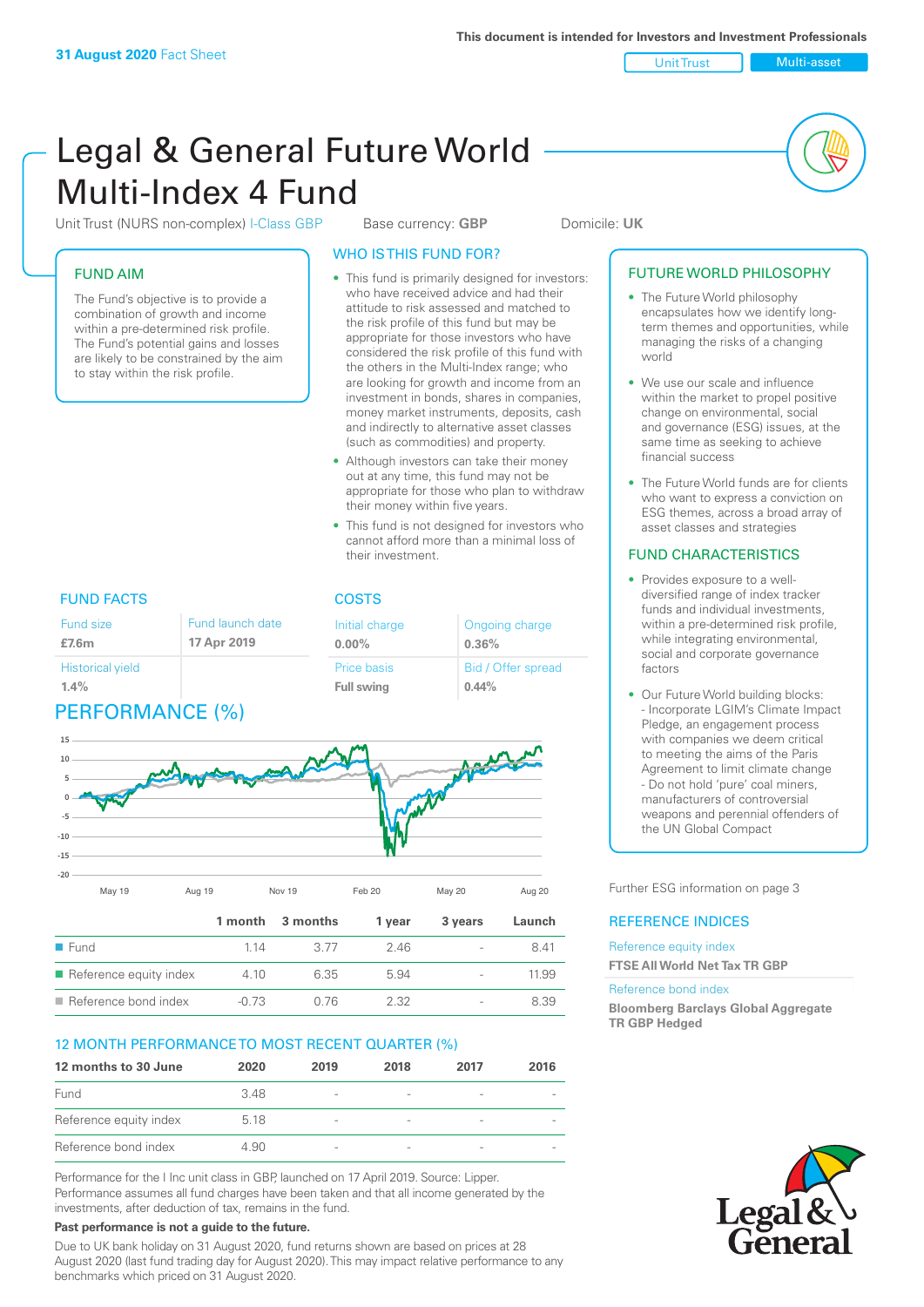Unit Trust (NURS non-complex) I-Class GBP

# PORTFOLIO BREAKDOWN

All data source LGIM unless otherwise stated. Totals may not sum due to rounding.





#### FUND MANAGERS

The fund managers have responsibility for managing the multi-index fund range. They are part of the Multi-Asset Funds (MAF) team in LGIM. This team focuses on designing and managing multi-asset funds that are tailored to match the specific objectives of various client types. The team sits within a wider Asset Allocation team which combines both depth of experience with a broad range of expertise from different fields, including fund management, investment consulting and risk management roles.

# TOP 10 HOLDINGS (%)

| L&G Future World ESG Developed Fund                |      |  |
|----------------------------------------------------|------|--|
| L&G Future World Global Credit Fund                | 15.3 |  |
| Cash                                               | 9.2  |  |
| L&G Short Dated Sterling Corporate Bond Index Fund | 8.7  |  |
| L&G Future World ESG UK Fund                       | 8.2  |  |
| L&G Global Inflation Linked Bond Index Fund        | 6.9  |  |
| L&G Global Listed Infrastructure Index Fund        | 5.0  |  |
| L&G Japan Equity UCITS ETF                         | 4.4  |  |
| L&G ESG EM Gov Bond USD Fund                       | 4.2  |  |
| L&G Global Emerging Markets Index Fund             | 3.0  |  |

**Important:** Due to exceptional market conditions, spreads are currently volatile and may be higher than indicated. To see the latest spread visit www. legalandgeneral.com/chargesandfees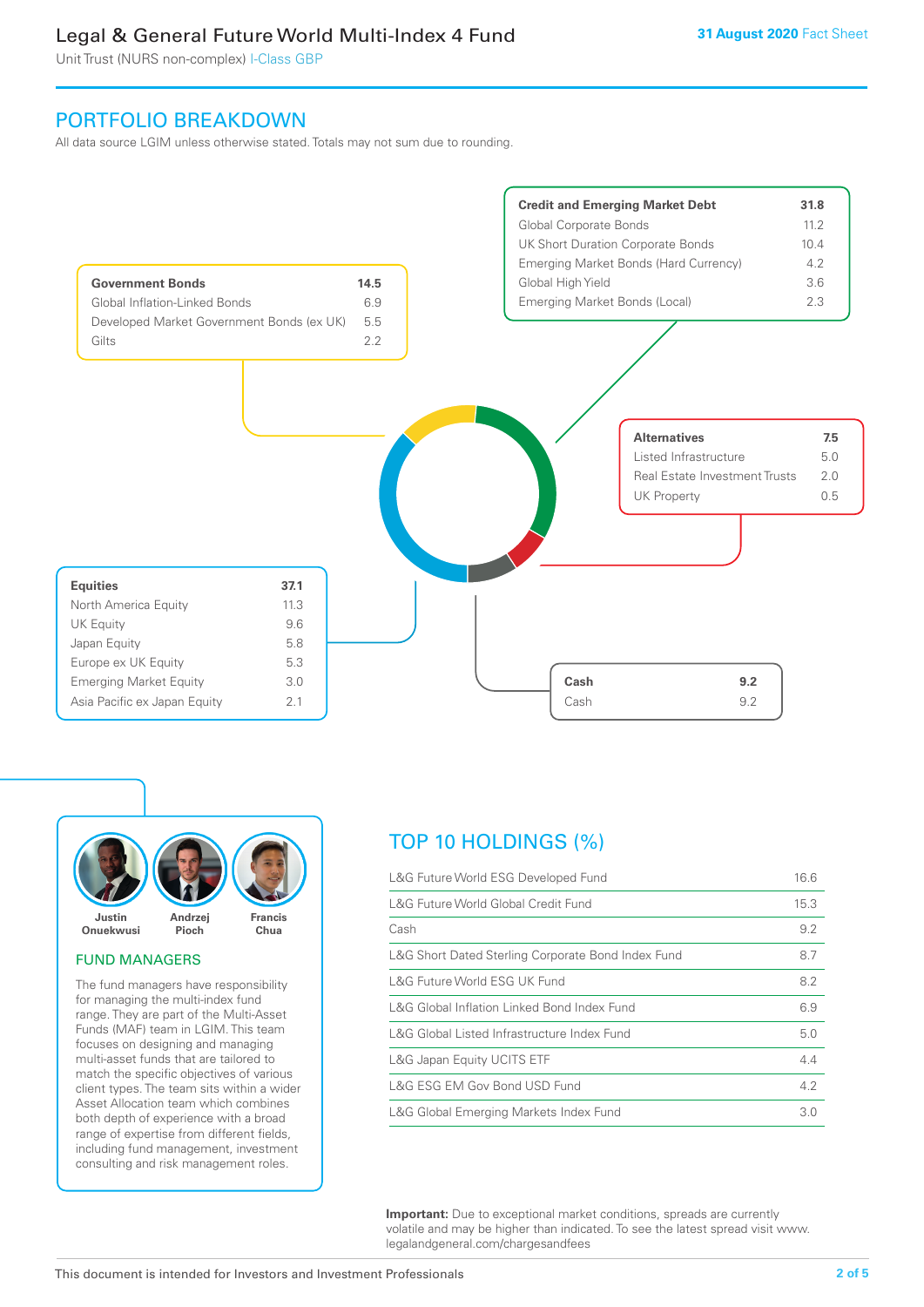Unit Trust (NURS non-complex) I-Class GBP

**52**

ESG score of comparator

# ESG COMMITMENT

**/100 /100**

From diesel emissions to oil spills, there have been many tangible examples in recent years of how failures in the way companies are run can have a harmful impact on the environment, society and investor returns. We believe responsible investing can mitigate the risk of such outcomes and has the potential to improve returns through the integration of environmental, social and governance (ESG) considerations, active ownership and longterm thematic analysis.

# ESG SCORE

We score companies based on environmental, social and governance factors. The ESG Score is aligned to our engagement and voting activities. As a result, this portfolio has an aggregate ESG Score of **55** versus a mainstream comparator of **52**.

ESG scores and carbon metrics are calculated for the portion of the portfolio that invests in LGIM's Future World funds.



# ENVIRONMENTAL PERFORMANCE

Carbon dioxide (CO2) is the most significant contributor to greenhouse gas emissions which are driving climate change. Compared to the unadjusted comparator, the fund will have a different exposure to current and future sources of carbon dioxide emissions.



**55**

ESG score of fund

**63%** Lower carbon reserves intensity than the unadjusted comparator

൹

**Equivalent to 2,978 barrels of oil**

# CARBON RESERVES

Carbon reserves are fossil fuels (coal, oil and gas) which, if burnt, will become the carbon emissions of the future. To meet global climate change targets, the unabated use of fossil fuels is expected to decline over time.

The figures below are a measure of the size of carbon reserves held by the fund's underlying companies.

**745** Fund **2,011 Comparator** 

**Tonnes of CO2 ei per \$1 million of market capitalisation**

The fund has **63%** lower carbon reserves intensityii compared to the unadjusted comparator. The difference in carbon reserves intensity means that for every \$1 million invested in the fund, the exposure to fossil fuels through the underlying companies is reduced by an amount equivalent to **2,978 barrels of oil**<sup>iii</sup>, compared to having invested in the unadjusted comparator.



**44%** Lower carbon emissions intensity than the unadjusted comparator

# CARBON EMISSIONS

Following the global Paris Agreement on climate change, companies in all sectors are expected to reduce their emissions to prepare and adapt for a low-carbon economy.

**86** Fund **153 Comparator** 

**Tonnes of CO2 e per \$1 million of sales**

The fund has **44%** lower carbon emissions intensity compared to the unadjusted comparator. Carbon emissions intensity describes the relationship between the carbon emissions of a company and its salesiv

The difference in carbon emissions intensity means that the fund has selected companies where, for the same level of sales, the associated emissions<sup>v</sup> are lower by 44% compared to the unadjusted comparator<sup>vi</sup>.



For further information please go to www.lgim.com/esginfo Ø

**The comparator for this fund is a bespoke asset-weighted blend\* of Solactive market-capitalisation indices in equities and credit. \*The blend will evolve over time in line with the actual asset allocation of the multi-asset fund.**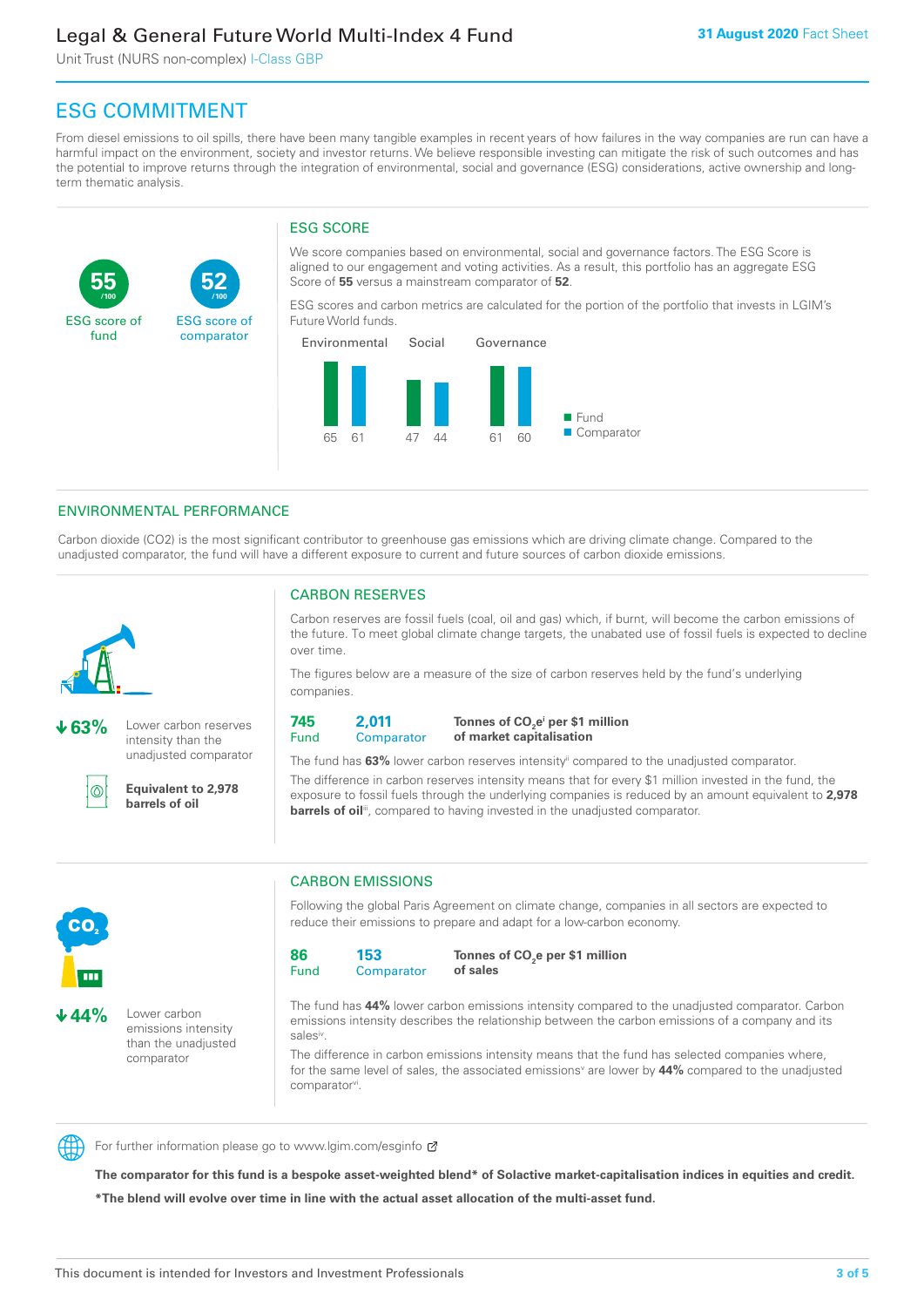Unit Trust (NURS non-complex) I-Class GBP

# **NOTES**

 $^\mathrm{i}$  Carbon dioxide equivalent (CO<sub>2</sub>e) is a standard unit to compare the emissions of different greenhouse gases.

<sup>ii</sup> The carbon reserves intensity of a company captures the relationship between the carbon reserves the company owns and its market capitalisation. The carbon reserves intensity of the overall fund reflects the relative weights of the different companies in the fund.

iii We consider one barrel of oil equivalent to 0.425 tonnes of CO<sub>2</sub>e, based on International Energy Agency and Intergovernmental Panel on Climate Change guidelines.

#### iv The choice of this metric follows best practice recommendations from the **Task Force on Climate-related Financial Disclosures**.

v Data on carbon emissions from a company's operations and purchased energy is used.

vi This measure is the result of differences in the weights of companies between the index or the fund and the comparator, and does not depend on the amount invested in the fund. It describes the relative 'carbon efficiency' of different companies in the comparator (i.e. how much carbon was emitted per unit of sales) or in the fund, not the contribution of an individual investor in financing carbon emissions.

We use a proxy comparator to represent a typical comparable universe for this fund.

**HSBC:** Source: HSBC Bank Plc. ("HSBC") – HSBC Climate Solutions Database. All rights in the HSBC Climate Solutions Database and data content therein are vested in HSBC. Neither HSBC, nor its affiliates accept any liability for the accuracy or completeness of the HSBC Climate Solutions Database. No further distribution of HSBC data is permitted without HSBC's express written consent.

**Trucost:** Source: S&P Trucost Limited © Trucost 2019. All rights in the Trucost Data and Reports vest in Trucost and/or its licensors. Neither Trucost, nor its affiliates, nor its licensors accept any liability for any errors, omissions or interruptions in the Trucost Data and/or Reports. No further distribution of the Data and/or Reports is permitted without Trucost's express written consent.

**Sustainalytics:** Part of this publication may contain Sustainalytics proprietary information that may not be reproduced, used, disseminated, modified nor published in any manner without the express written consent of Sustainalytics. Nothing contained in this publication shall be construed as to make a representation or warranty, express or implied, regarding the advisability to invest in or include companies in investable universes and/or portfolios. The information is provided "as is" and, therefore Sustainalytics assumes no responsibility for errors or omissions. Sustainalytics cannot be held liable for damage arising from the use of this publication or information contained herein in any manner whatsoever.

The calculations above rely on third party data provided at a point in time that may not cover the entirety of the fund's investments or the fund's comparator. As a result, what we report may change as third party data changes and may also differ from other third party calculations.

**Refinitiv:** Source: Refinitiv ESG